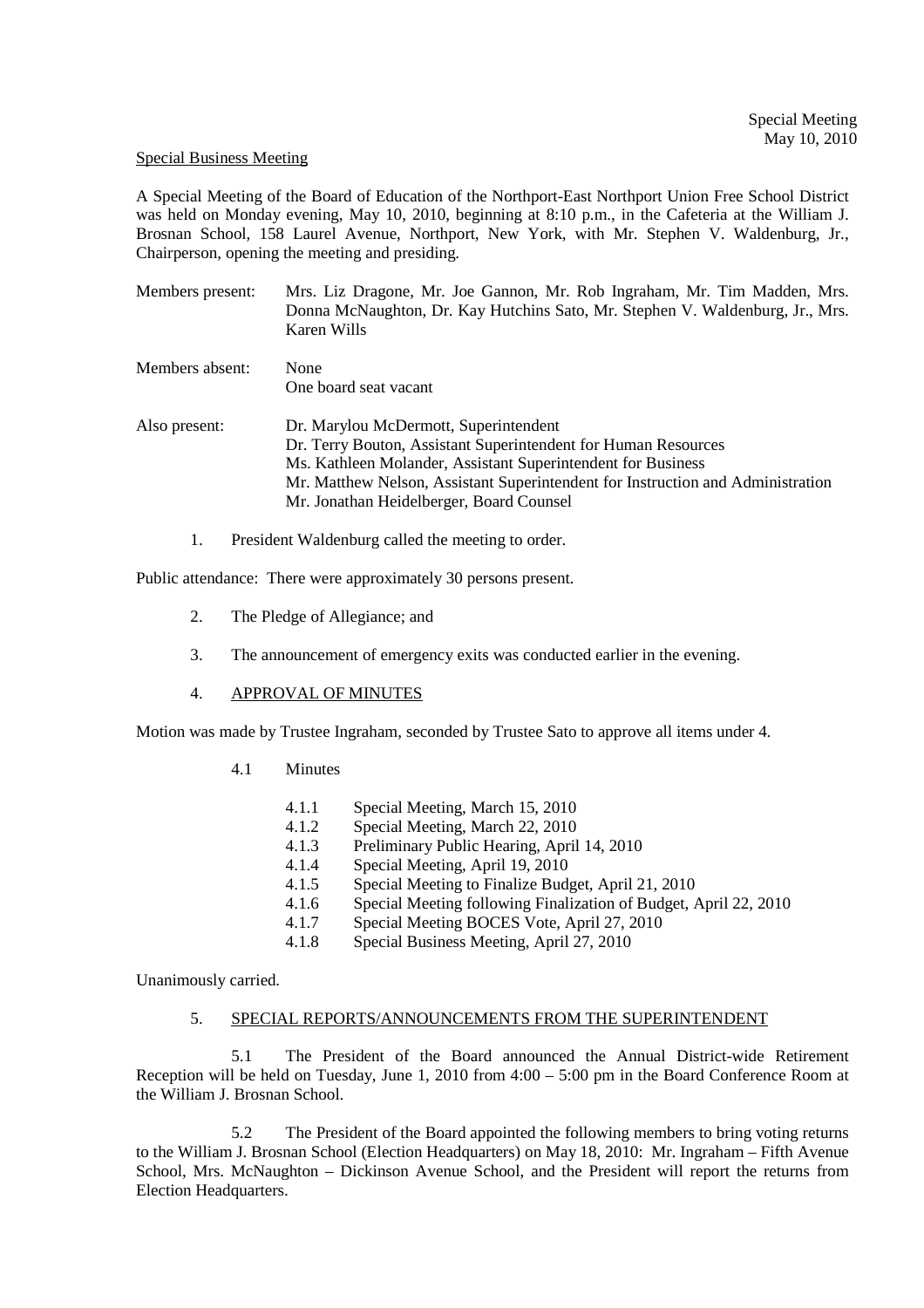#### 6. COMMUNICATIONS

There were no letters of communication.

## 7. PUBLIC PARTICIPATION

| Name                        | Comment                                                                                                                                                                                                                            |
|-----------------------------|------------------------------------------------------------------------------------------------------------------------------------------------------------------------------------------------------------------------------------|
| Albert Prisco<br>Resident   | Stated that the District should not offer both the retirement plan and the 403b to its<br>employees and the District should ask the unions to increase contributions to the<br>health plans.                                       |
| Rachel Friedman<br>Resident | Asked why the last week of school has been changed to Monday and Tuesday full<br>day, Wednesday, Thursday and Friday half day. And also asked why there was no<br>school for elementary students on Tuesday, May $4^{\text{th}}$ . |

Dr. Terry Bouton, Assistant Superintendent for Human Resources, stated that the language in the teachers' contract changes every year and the days in excess of 180 become half days less snow days. Dr. Bouton noted that due to snow days the Monday and Tuesday of the last week of school became full days.

Motion was made by Trustee Ingraham, seconded by Trustee Dragone to approve all items under 8.1, including Supplemental 8.1.2 (Schedule B #4), and withdrawing item 8.1.5 (Schedule M):

### 8. SUPERINTENDENT'S REPORT, GENERAL – FOR BOARD ACTION

 8.1 Personnel Schedules, each dated May 10, 2010, and each attached and made part of the official minutes:

|                                | $8.1.1$ Schedule A – Certified Staff       |
|--------------------------------|--------------------------------------------|
|                                | 8.1.2 Schedule B – Non-Instructional Staff |
|                                | 8.1.3 Schedule C – Salary Transfer         |
| 8.1.4 Schedule $D - Extra Pay$ |                                            |
|                                | 8.1.5 Schedule M $-$ Tenure – WITHDRAWN    |

Mr. Ingraham noted the retirement of Ms. Roberta Casden after twenty-three years and nine months of service to the District.

Vote on Trustee Ingraham's motion to approve all items under 8.1 was unanimously carried.

Motion was made by Trustee Ingraham, seconded by Trustee Sato, to approve item 8.2:

8.2 Receiving for a first reading, revisions to the following policy:

 8.2.1 Policy #1500 – *"Use of District Facilities"* – replaces current Policy #1330 – "Use of Facilities by Outside Groups"

Board Counsel Jonathan Heidelberger reviewed the changes to the Use of Facilities policy. Mr. Heidelberger noted that the committee looked at a number of policies from surrounding districts and worked together to draft a policy that would be transparent to the process whereby groups are required to submit information to enable the community and the Board to know whether the particular use is actually non-profit. Mr. Heidelberger reviewed the two applications required with the new policy, the schedule of fees and procedures under the new policy.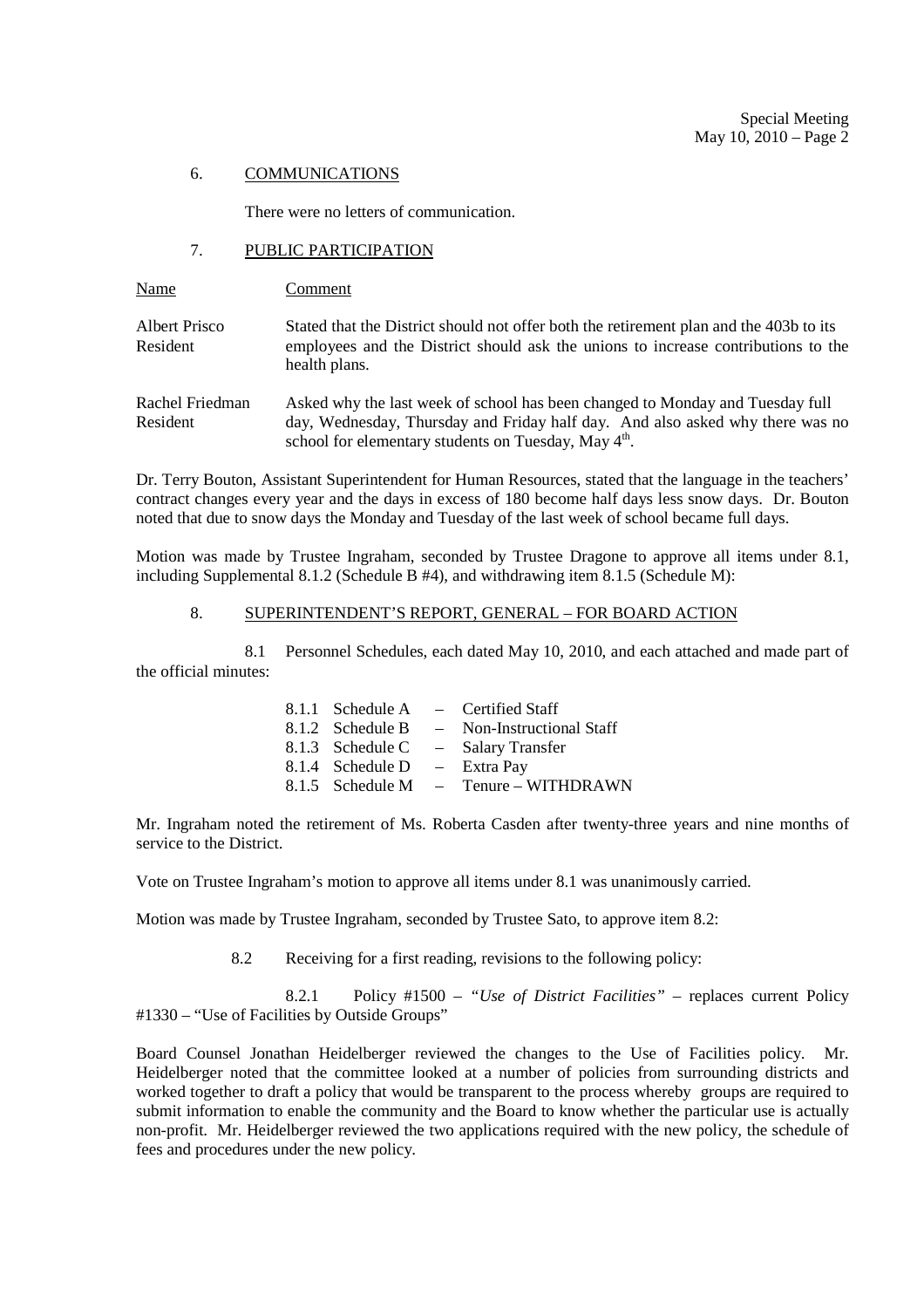There was a brief discussion regarding the organizations that use the District's property, the guidelines and expectations with use of District facilities and the accountability from a financial standpoint.

Vote on Trustee Ingraham's motion to approve item 8.2 was unanimously carried.

Motion was made by Trustee Dragone, seconded by Trustee Gannon, to approve item 8.3:

8.3 Approving the following resolution:

 "RESOLVED, that the Board of Education approves and authorizes the Memorandum of Agreement with the Northport-East Northport Administrators Association dated March 24, 2010"

Vote on Trustee Dragone's motion to approve item 8.3 was unanimously carried.

Motion was made by Trustee Dragone, seconded by Trustee Wills, to approve item 8.4:

8.4 Approving the revised District Universal Pre-K Plan

In response to a question, Mr. Matthew Nelson, Assistant Superintendent for Instruction and Administration, stated that the existing program will be discontinued next year and the students in need of the services will be placed at outside providers.

Vote on Trustee Dragone's motion to approve item 8.4 was unanimously carried.

Motion was made by Trustee Ingraham, seconded by Trustee Gannon, to approve item 8.5:

8.5 Approving the revised District Technology Plan

Vote on Trustee Ingraham's motion to approve item 8.5 was unanimously carried.

Motion was made by Trustee Gannon, seconded by Trustee Dragone to approve item 8.6:

8.6 Approving the following resolution:

 "RESOLVED, that the Board of Education approves and authorizes the Memorandum of Agreement with the Northport-East Northport United Public Service Employees Union, Clerical Unit dated May 7, 2010"

Vote on Trustee Gannon's motion to approve item 8.6 was unanimously carried.

Motion was made by Trustee Dragone, seconded by Trustee Sato to approve all items under 9., including Supplemental 9.4

# 9. SUPERINTENDENT'S REPORT, FINANCIAL – FOR BOARD ACTION

9.1 Authorizing the Board President to sign a contract with the following district to provide Health Services for Northport-East Northport students attending school in that district during the 2009-2010 school year:

 9.1.1 Hauppauge Public Schools, three (3) students attending Ivy League School @ \$694.81, totaling \$2,084.43

9.2 Receiving the following donations to the District: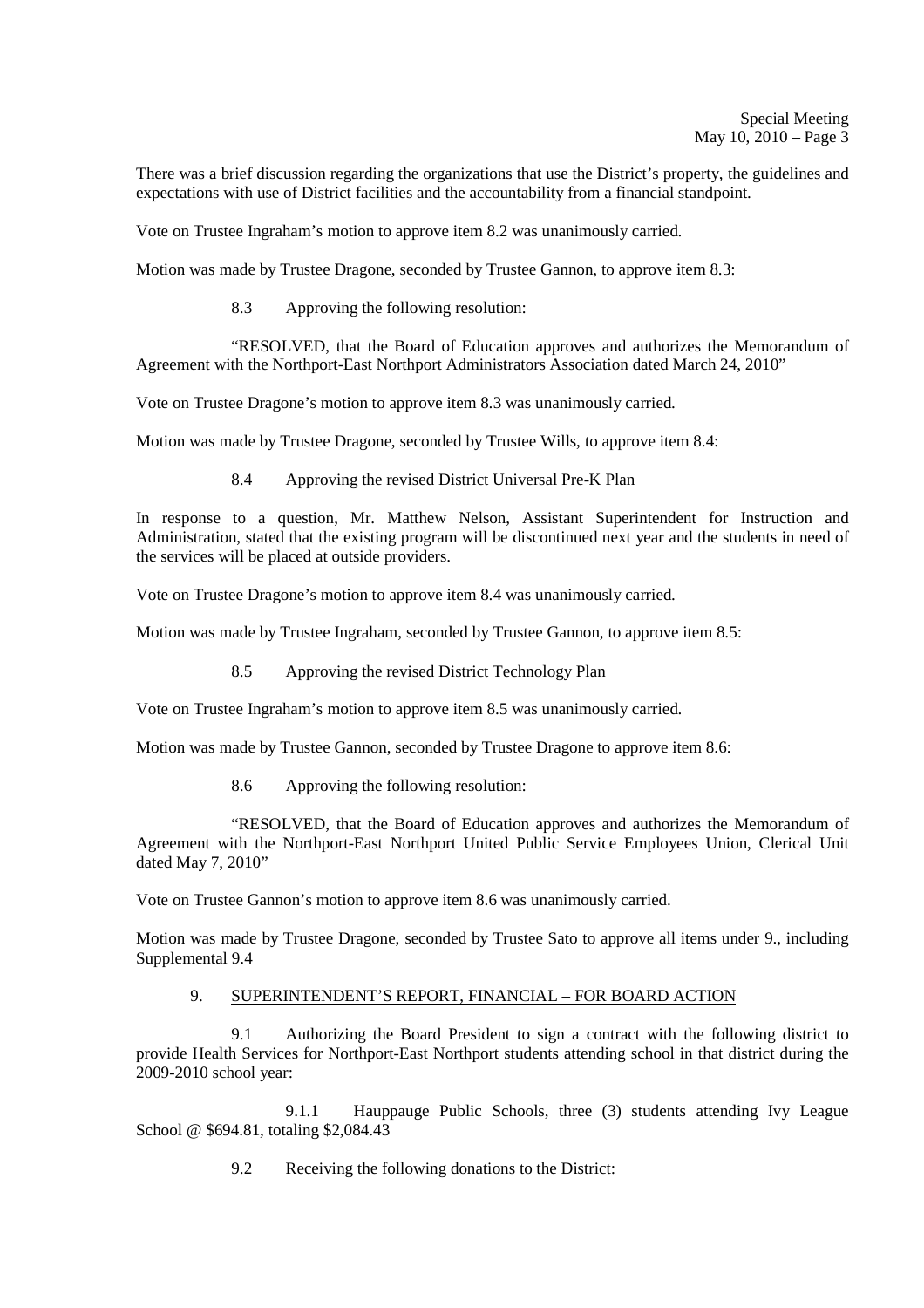9.2.1 Four Heart Start defibrillators from the Louise Acompora Foundation, approximate value estimated by the donor to be \$6,000.

 9.2.2 \$1,311.00 from various donors to the Michael C. Kauffman Memorial Scholarship Fund

 9.3 Approving the following resolution authorizing the issuance of Tax Anticipation Notes not to exceed \$45,000,000 in anticipation of the receipt of taxes to be levied for the fiscal year ending June 30, 2011

"RESOLVED BY THE BOARD OF EDUCATION OF NORTHPORT-EAST NORTHPORT UNION FREE SCHOOL DISTRICT, IN THE COUNTY OF SUFFOLK, NEW YORK, AS FOLLOWS:

Section 1. Tax Anticipation Notes (herein called "Notes") of Northport-East Northport Union Free School District, in the County of Suffolk, New York (herein called "District"), in the principal amount of not to exceed \$45,000,000, and any notes in renewal thereof, are hereby authorized to be issued pursuant to the provisions of Sections 24.00 and 39.00 of the Local Finance Law, constituting Chapter 33-a of the Consolidated Laws of the State of New York (herein called "Law").

Section 2. The following additional matters are hereby determined and declared:

(a) The Notes shall be issued in anticipation of the collection of real estate taxes to be levied for school purposes for the fiscal year commencing July 1, 2010 and ending June 30, 2011, and the proceeds of the Notes shall be used only for the purposes for which said taxes are levied.

(b) The Notes shall mature within the period of one year from the date of their

issuance.

(c) The Notes are not issued in renewal of other notes.

resolution.

(d) The total amount of such taxes remains uncollected at the date of adoption of this

Section 3. The Notes hereby authorized shall contain the recital of validity prescribed by Section 52.00 of the Law and shall be general obligations of the District, and the faith and credit of the District are hereby pledged to the punctual payment of the principal of and interest on the Notes and unless the Notes are otherwise paid or payment provided for, an amount sufficient for such payment shall be inserted in the budget of the District and a tax sufficient to provide for the payment thereof shall be levied and collected.

Section 4. Subject to the provisions of this resolution and the Law, and pursuant to Sections 50.00, 56.00, 60.00 and 61.00 of the Law, the power to sell and issue the Notes authorized pursuant hereto, or any renewals thereof, and to determine the terms, form and contents, including the manner of execution, of such Notes, and to execute arbitrage certifications relative thereto, is hereby delegated to the President of the Board of Education, the chief fiscal officer of the District.

Section 5. The Notes shall be executed in the name of the District by the manual signature of the President of the Board of Education, the Vice President of the Board of Education, the District Treasurer, the District Clerk, or such other officer of the District as shall be designated by the chief fiscal officer of the District, and shall have the corporate seal of the District impressed or imprinted thereon which corporate seal may be attested by the manual signature of the District Clerk.

Section 6. This resolution shall take effect immediately."